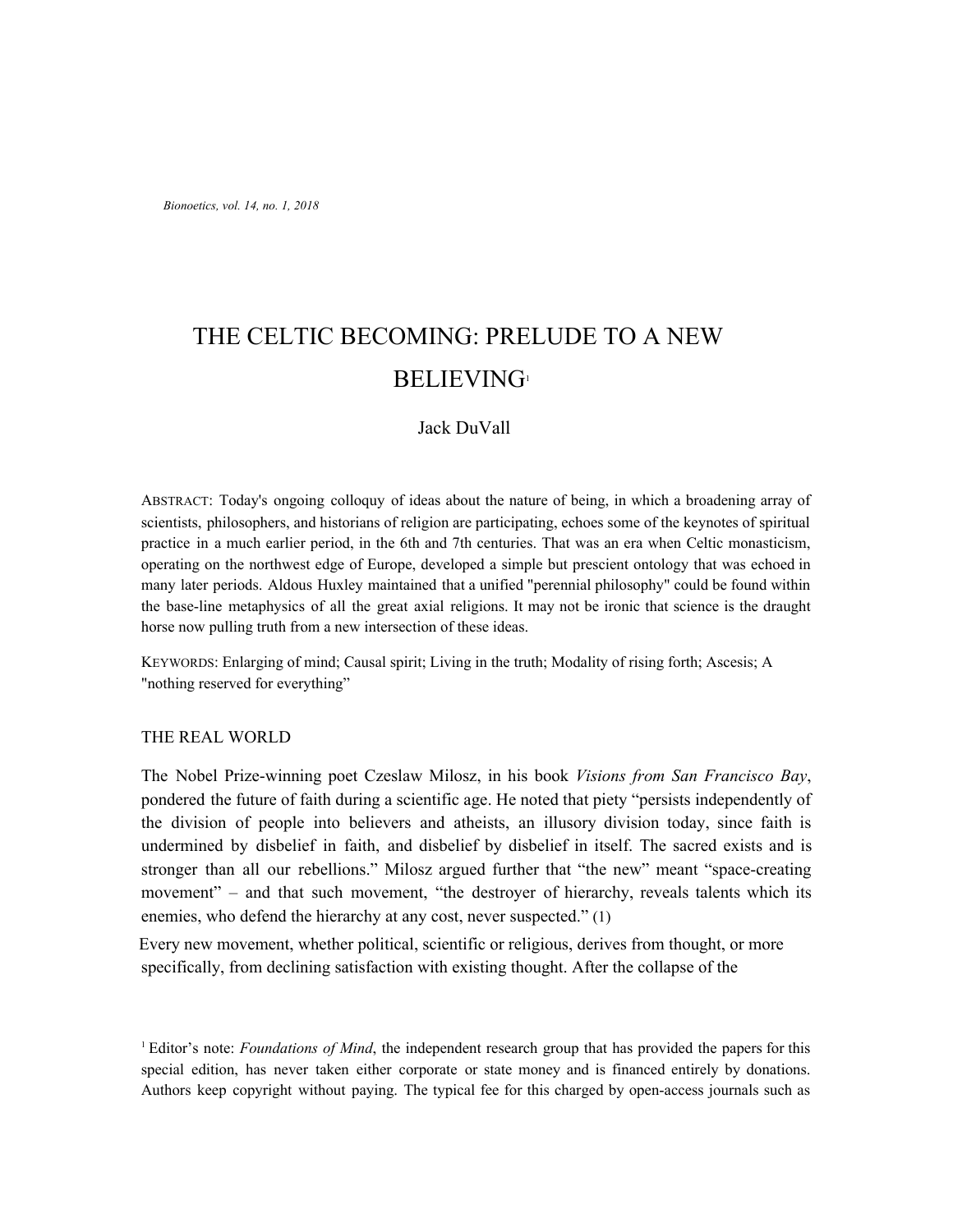those published by PLOS, is around \$2k. If you value this project, and wish to see further such proceedings from this group, we ask you to consider donating to *Foundations of Mind* – as little as \$5 per download, through their website: http://www.foundationsofmind.org/donate. This will ensure there will be further published proceedings on the foundations of mind like this one for you and others to enjoy free.

www.bionoetics.org 301

#### BIONOETICS 302

Roman Empire left the peoples on its periphery to their own devices, the Celts who lived in what is now Ireland were won over by the figure and mind of St. Patrick. He had led what until that time was the only nonviolent religious conversion of a European people -- a precedent that needs a better understanding, given the global persistence in the ensuing fifteen centuries of violence as a means of intimidating opponents.

In his *Cosmos and History* article headlined, "Celtic Devotion," Sean O Nualláin invites us to consider whether the time has arrived to propose a new religion, defining the latter as one of the "societal manifestations of a shared experience of the sacred." (2) Every society relies on ideas that purport to have explanatory power and that also frame its values. But such a system is reliant on widespread believing in its content, for its credibility to be acknowledged. The experience of believing is often underpinned subjectively and grounded in the desire for meaning. This may have been easier to inspire at a time when the material world was simpler and less narcotic in its inventions and diversions.

Zealotry in contending schools of thought is nevertheless as common now as ever. Martin Heidegger argued that "the world of self-assertion, which seeks to know all, and discounts what is unknowable as non-existent – this world in which modern man almost wholly resides – is not the *real* world, which is altogether other and elsewhere." (3) If being is not explicable within our present paradigm of knowledge, then a larger scope of understanding is necessary.

In the century following St. Patrick, a monk in Ireland named Columba and a band of fellow monks were banished—after a local disagreement -- to the land of the Picts, in what is now Scotland. Columba chose the austere but tawny island of Iona as his redoubt, and there he incubated a different consciousness about nature, distance and power. Adomnan, his biographer a century later, said that Columba's fellow monks realized he was often aware of events far away as they happened, an experience Columba described as an "enlarging of mind". Adomnan and others had seen Columba calm storms and perform healings, yet they did not understand the cognitive ability that he appeared to be using. (4)

Columba, however , was not a mystic. He was a practical organizer, establishing over 300 monasteries and outposts throughout the lands to the north and west of Iona. He was, inevitably, a model for the expanded cohort of peregrinating Celtic monks who fanned out across Europe in the next centuries and established a number of monasteries that later became universities. Yet for long periods he was also an anchorite on Iona, reading and meditating in tiny caves that faced the wind of the western sea.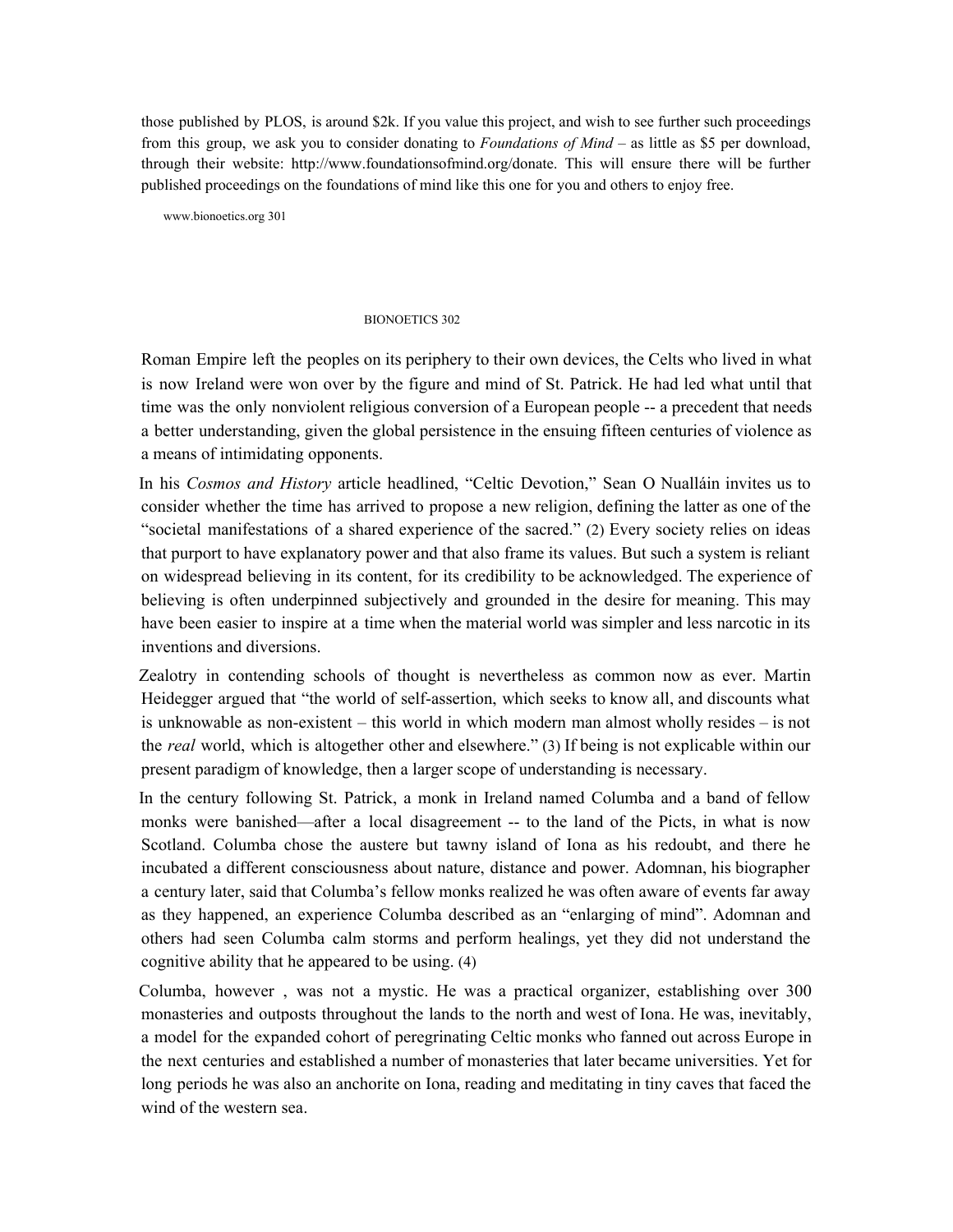At a time when the world's population was less than three percent of what it is today, Columba was free of constables, credit limits, and the trappings of dogma. His only surviving piece of writing includes this description of the causal spirit that he saw everywhere: "The high first-sower, the ancient of days, and unbegotten, was without any source, limit, or foundation in the beginning, and is and will be throughout unending ages..." (5) That reassurance gave him the security to build a movement for a new framework of thought in a wild and windswept land.

#### JACK DUVALL 303

## LOGOS AND LIVING

As did many other spiritually-minded monks who followed Jesus of Nazareth in the first millennium, Columba would have accepted the word of St. John the Beloved Disciple, who summed up the message of Jesus in this statement: "God is light, and in him is no darkness at all." This was a counter-intuitive disavowal of the primacy of matter, not dissimilar to the earlier Abhidharma Buddhist concept of "pannindriya", which emphasized cultivating a "field of understanding" in order to grasp That Which Is. (6)

St. John began his eyewitness chronicle of Jesus with this line: "In the beginning was the Word, and the Word was with God, and the Word was God." When John taught this in Ephesus in the last two decades of the first century, there were seven different meanings of the Greek word *logos* (meaning "Word"). One of them was "field of understanding." Columba would have naturally assumed when he arrived on Iona that his new dispensation was a similar field, for practicing what he had developed in thought. The content of this *logos* was not produced by theological debates of the kind which clogged the discourse of medieval and modern theologians. It came to mind through listening, and by prompting the mind's engine to keep looking over the hedges of convenient doctrine.

To work on such a frontier of understanding would have thrilled the 20<sup>th</sup> century philosopher Richard Rorty, who maintained that "imagination, rather than argument, was the principal means by which humanity makes progress." Rorty said that "imagination is what gives us new topics to talk about – topics like 'democracy', 'gravity' and 'curved space-time.' It enlarges the bounds of conversation and inquiry. It is a mistake to speak of 'the aesthetic realm' as if that were a corral to which the imagination is confined. The imagination permeates all areas of culture, and keeps it moving." (7)

Imagination also manifests freedom. So it is not coincidental that the growing dialogue spurred by the Foundations of Mind organization found initial impetus in the San Francisco Bay area. Czeslaw Milosz celebrated what he called the area's "Bohemia", including its cenobites in Big Sur such as Henry Miller, whose "volcanic roar, indifferent to all authority" he found "dazzling". Neutralizing the resistance to truth is something that all figures who want to refound our frame of reference have had to do. They have to operate on what Vaclav Havel, the great Czech dissident playwright, called "a different level altogether: the level of human consciousness and conscience,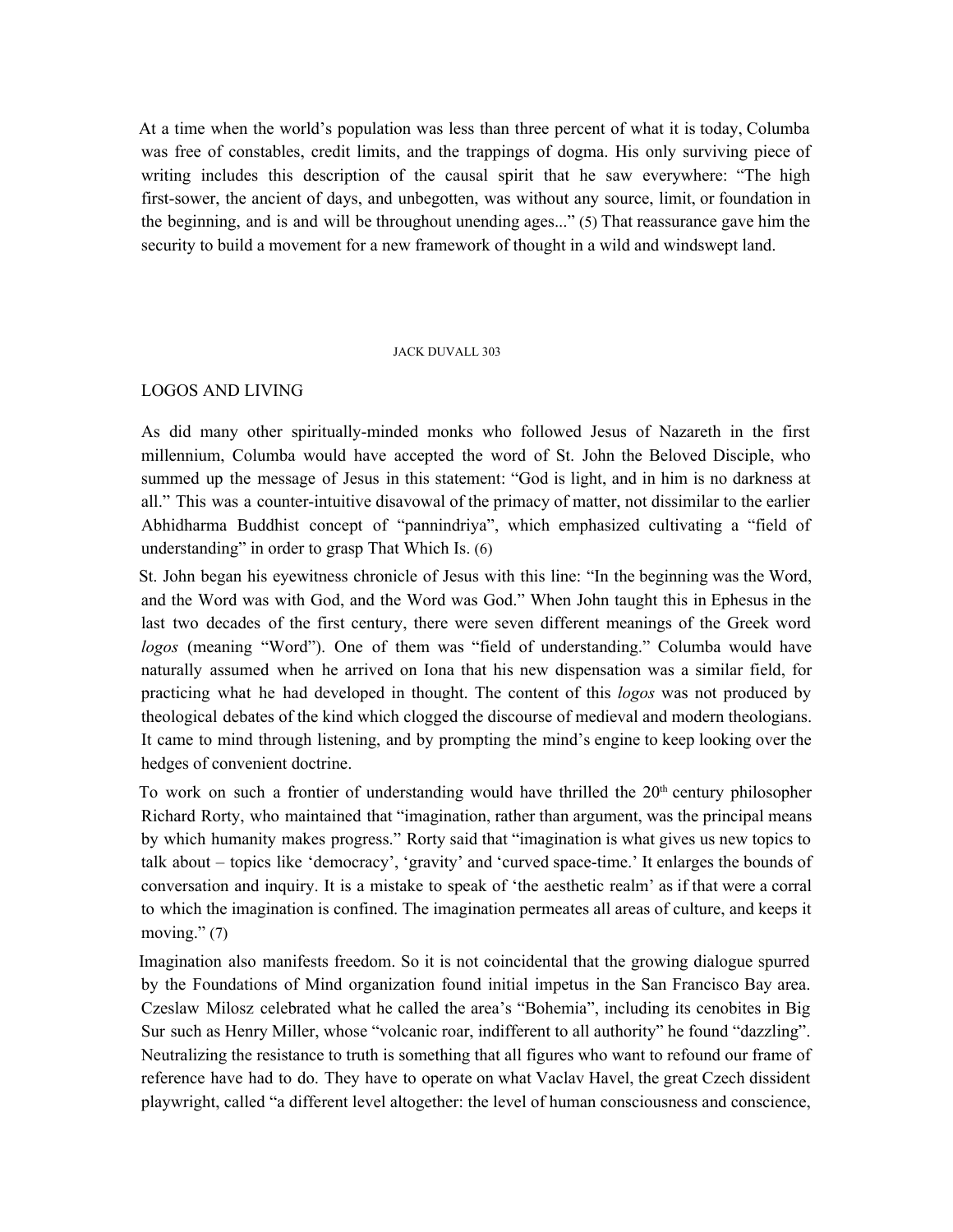## the existential level." (8)

To develop that level of understanding , Havel said, required "living in the truth" – as Columba had had to do in the 6<sup>th</sup> century. Havel described it this way: "What else are those initial attempts at social self-organization than the efforts of a certain part of society to live...within the truth, to rid itself of the self-sustaining aspects of totalitarianism...What else is it but a nonviolent attempt by people to negate the system within themselves and to establish their lives on a new basis, that of their own proper identity?"

# A NEW AGENCY

The truth that Columba sought had impelled his colonizing of a new land, where the warmth

## BIONOETICS 304

of the gulf stream refreshed cold Iona and seemed itself to be a kind of truth. It was not unlike what Soren Kierkegaard sought, as he rejected the static theories that circumscribed thought in his part of northern Europe, more than a thousand years later. "There is always movement in Truth," Kierkegaard argued, "there is never-ceasing Becoming or Coming into Being. For Truth moves and grows...It is a living process." (9) This betokened an alternative ethic in developing viable explanations of the basis of reality -- not to legitimize a new form of political or material power, but to navigate a deeper river of reason. As Pascal said, "The heart has its reasons which reason does not know."

Columba did not only seek an understanding of *logos* for the new Celtic lands that he aimed to reform, he also hoped to re-sew the fabric of the human communities he found. As a witness in the Celtic homeland to a violent conflict which he had done nothing to stop, he accepted the isolation of Iona initially as an act of penance – and then found himself laying the foundation for a fresh content of believing, to heal living in the human fold. As the modern physicist Henry Stapp has put it: "...we are not the helpless witnesses that classical mechanics claimed us to be, but are, instead, causally effective agents in the creation of an evolving reality." (10)

# RESERVED FOR EVERYTHING

Columba was a magnet for animals. Seabirds, sea lions and other creatures of the Celtic isles sought him out continually. His receptivity was part of it, but the Berkeley philosopher Alva Noe has a clue to what was going on: "...once you see an organism as a unity, as more than just a process, you are, in effect, recognizing its primitive agency, its possession of interests, needs, and point of view. That is, you are recognizing its...incipient mindfulness." Whatever Columba and his animals were transacting, it was neither material nor encoded in language. (11)

The physicist Erwin Schrodinger said that the Greek philosopher Parmenides did not "take the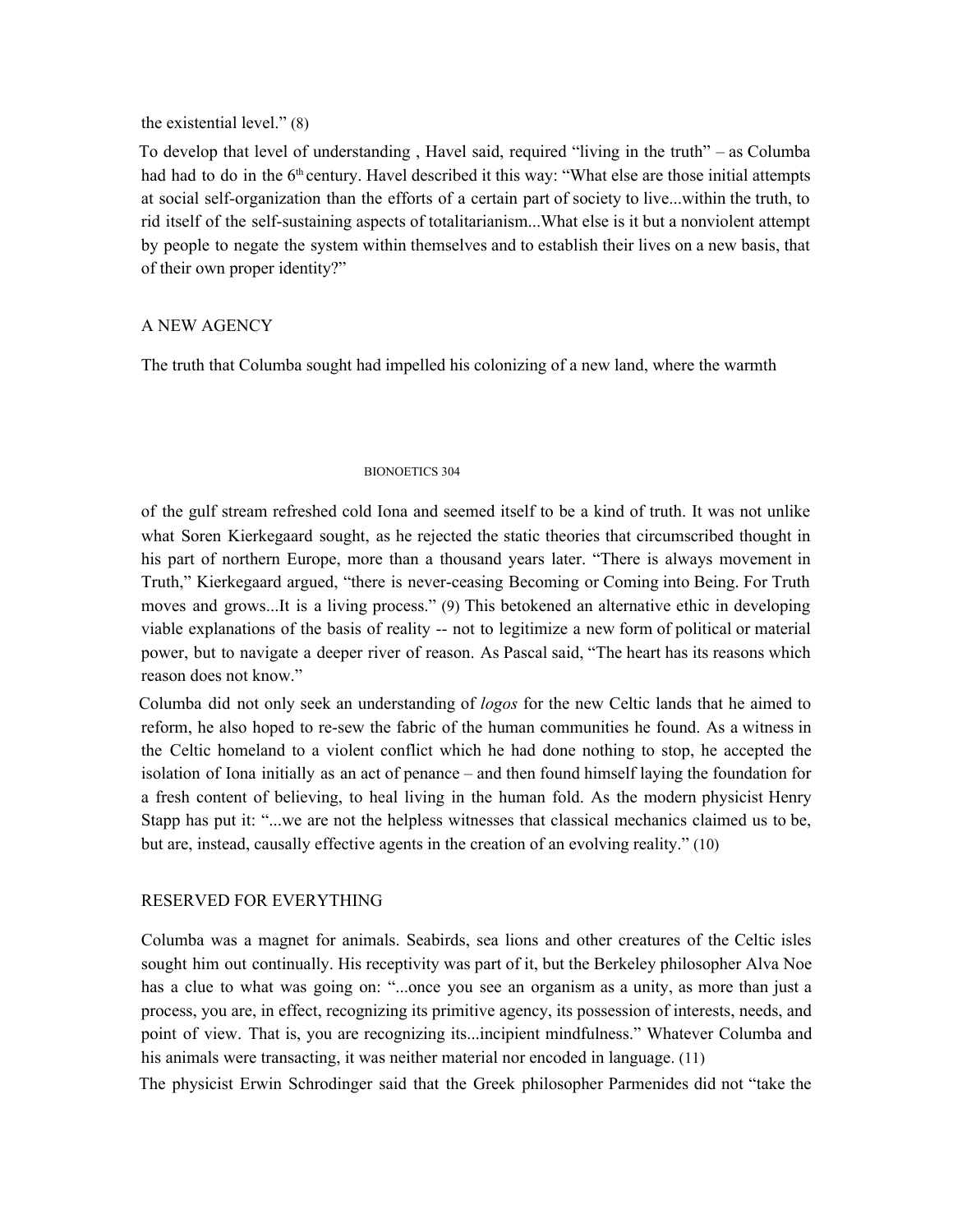material world around us as a granted reality. The true reality he puts into thought, into the subject of cognizance, as we should say." And the world itself is "an image created...by way of belief." (12) When the Takacs Quartet played Beethoven's A Minor Quartet (the "Heiliger Dankgesang") at Queens Hall in Edinburgh, the quartet's leader said later: "We were taken far out of ourselves, liberated from the confines of individual personalities as we surrendered to the music...Above all this is why we play string quartets, weathering the sometimes fragile nature of our dependent relationships to enjoy such concert experiences that reaffirm the leap of faith we have made in each other." (13)

The Italian philosopher Giorgio Agamben finds a basis for the experience of being "taken far out of ourselves" in the "modality of rising forth" by a "being that is its own mode of being", and he cites Plotinus as noting that "this kind of being...makes use of itself as it is," and should be thought of as a "habitus, an ethos." (14) Much the same thought is expressed by Seán Ó Nualláin when he notes that the "ascesis involved in emptying the self leads to the same point as total giving of oneself..."(15)

True identity is the norm that is within us, as is the content of our believing which we wish

#### JACK DUVALL 305

to share with others. So too is the pole of our outer unfoldment that gives us space. In his Pulitzer Prize-winning novel "Humboldt's Gift", Saul Bellow said that "at the center of the beholder there must be space for the whole, and this nothing-space is not an empty nothing but a nothing reserved for everything."

It is not an overstatement that there have been few historical moments when everything we know as civilization has been at stake, yet that is true today. Columba stood on a promontory that gave him meager resources but limitless range, of which he took full advantage. Today we are accosted by a cacophony of daily voices that exercise ego and starve the truth – but none of that is unprecedented. What is without precedent is the number of human beings who are ready to believe that our "bonds of affection" and "the better angels of our nature" can yet find and expand a new territory of reason and truth. It is already on the doorstep of our consciousness.

© Jack DuVall

#### REFERENCES:

(1) Czeslaw Milosz, *Visions from San Francisco Bay*, translated by Richard Lourie, New York, Farrar Straus

Giroux, 1982. (2) Seán Ó Nualláin, *Celtic Devotion, together with Translation of "Orthai Cosanta" by Sean O Duinn*

Cosmos and History, The Journal of Natural and Social Philosophy, Vol 13, No 3 (2017). (3) Don Adams, "Pleading the Permanence of Ignorance: The Poetry of William Bronk," in *The Body of*